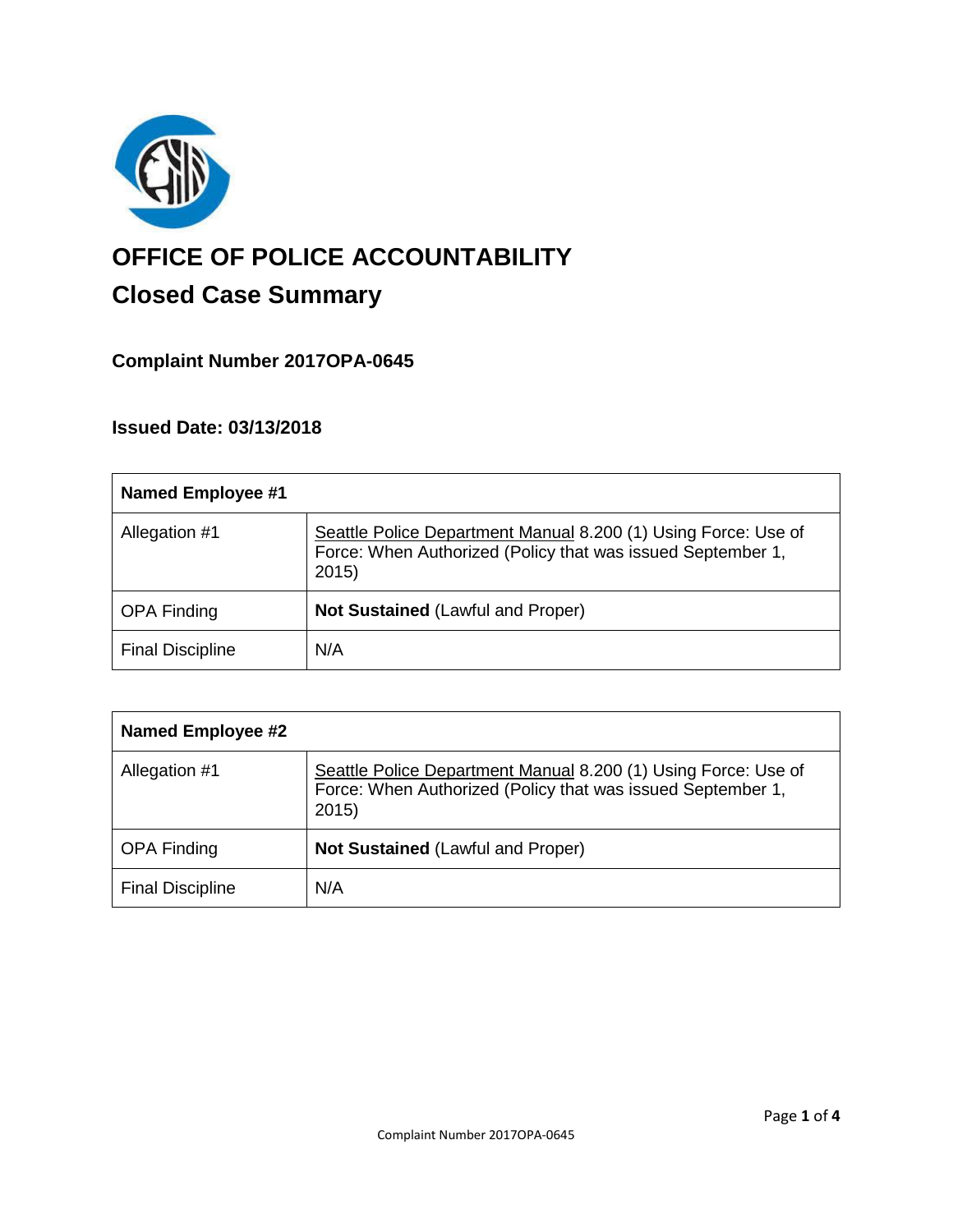| Named Employee #3       |                                                                                                                                       |
|-------------------------|---------------------------------------------------------------------------------------------------------------------------------------|
| Allegation #1           | Seattle Police Department Manual 8.200 (1) Using Force: Use of<br>Force: When Authorized (Policy that was issued September 1,<br>2015 |
| <b>OPA Finding</b>      | <b>Not Sustained (Lawful and Proper)</b>                                                                                              |
| <b>Final Discipline</b> | N/A                                                                                                                                   |

| <b>Named Employee #4</b> |                                                                                                                                       |
|--------------------------|---------------------------------------------------------------------------------------------------------------------------------------|
| Allegation #1            | Seattle Police Department Manual 8.200 (1) Using Force: Use of<br>Force: When Authorized (Policy that was issued September 1,<br>2015 |
| <b>OPA Finding</b>       | <b>Not Sustained (Lawful and Proper)</b>                                                                                              |
| <b>Final Discipline</b>  | N/A                                                                                                                                   |

#### **INCIDENT SYNOPSIS**

On this date in question, officers approached the Complainant and another individual in order to cite them for crossing a street against the signal.

#### **COMPLAINT**

The Complainant alleged that the Named Employees choked him and broke his arm.

#### **INVESTIGATION**

The OPA investigation included the following actions:

- 1. Review of the complaint memo
- 2. Review of In-Car Videos (ICV)
- 3. Search for and review of all relevant records and other evidence
- 4. Interviews of SPD employees

#### **ANALYSIS AND CONCLUSION**

SPD Policy 8.200(1) requires that force used by officers be reasonable, necessary and proportional. Whether force is reasonable depends "on the totality of the circumstances" known to the officers at the time of the force and must be balanced against "the rights of the subject, in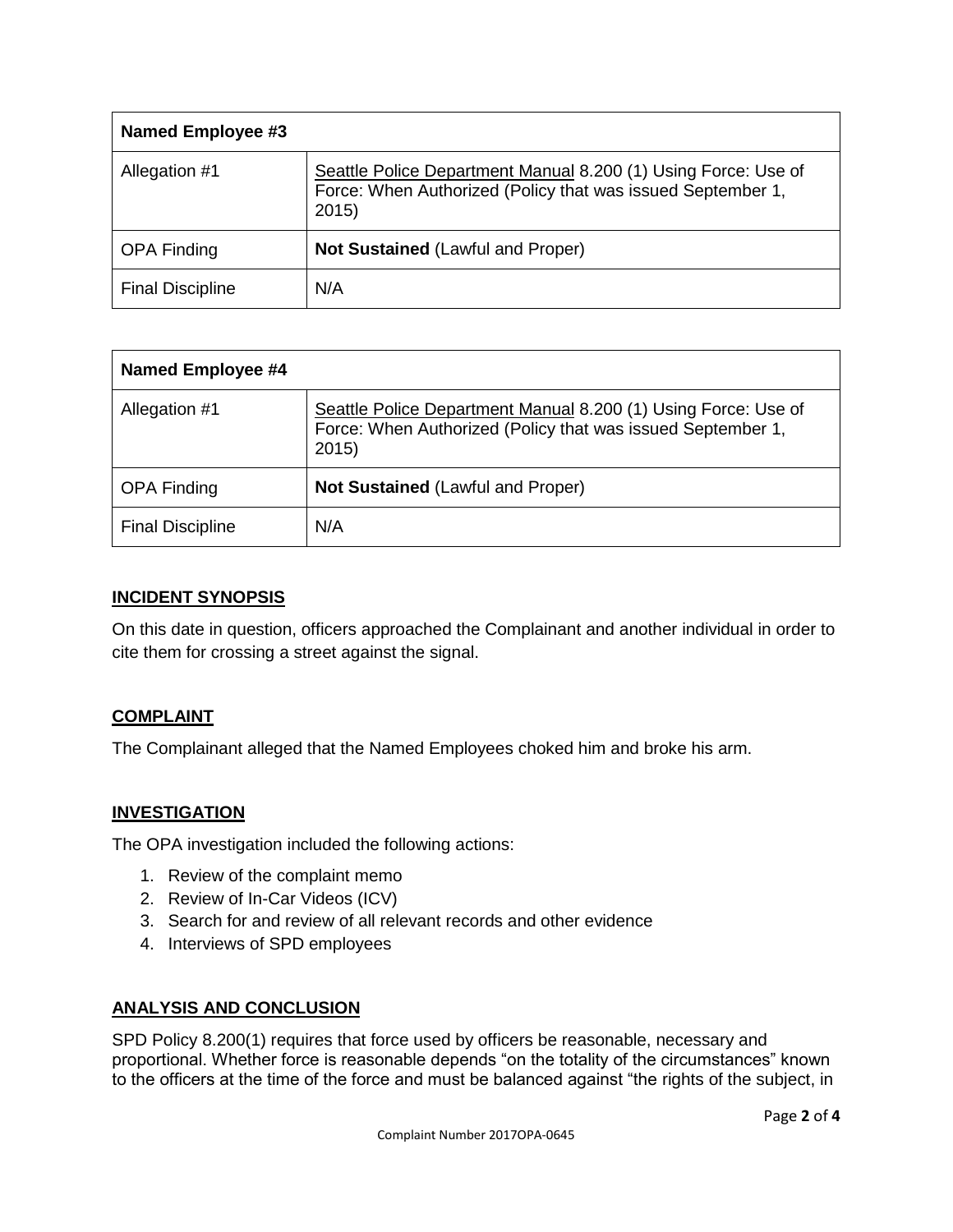light of the circumstances surrounding the event." (8.200(1).) The policy lists a number of factors that should be weighed when evaluating reasonableness. (*See id*.) Force is necessary where "no reasonably effective alternative appears to exist, and only then to the degree which is reasonable to effect a lawful purpose." (*Id*.) Lastly, the force used must be proportional to the threat posed to the officer. (*Id*.)

With regard to the minor force used by Named Employee #1, the OPA Director found that it was reasonable, necessary and proportional, and consistent with policy. Named Employee #1 reported using force to hold the Complainant's body upright while walking him to the car, as well as force necessary to pull him into the patrol vehicle when he refused to place his feet inside. Once the Complainant was handcuffed and under arrest, Named Employee #1 had the lawful authority to place him into the patrol vehicle for transport to the precinct. When the Complainant refused to cooperate, Named Employee #1 was entitled to use force to ensure that he did so. Notably, Named Employee #1 used only the least force necessary.

While the Complainant alleged a broken arm as a result of the force used against him, as explained above, the OPA Director found no evidence indicating that such an injury ever occurred, let alone that it was caused by Named Employee #1's force.

Named Employee #2 reported chasing after the Complainant with Named Employee #4. Named Employee #2 grabbed the back of the Complainant's head (by cupping the base of his neck) and the back of his arm and pushed him towards the ground, which he described as a "basic body wrap takedown." Named Employee #2 and Named Employee #4 were able to get him onto the ground. The Complainant kept trying to get up and Named Employee #2 and Named Employee #4 kept trying to keep him down. Eventually, Named Employee #2 laid on top of the Complainant with his chest on the Complainant's back. The officers were then able to handcuff him. While Named Employee #2 recalled that the Complainant stated that he could not breathe at one point, Named Employee #2 reported that his airways were not restricted. Named Employee #2 also opined that the Complainant likely could breathe fine due to the fact that he was talking throughout the encounter. Named Employee #2 reported using no other force.

The OPA Director found that the force used to take the Complainant down to the ground was reasonable, necessary and proportional, and thus consistent with policy. The takedown was controlled and the Complainant was prevented from escaping by Named Employee #2 placing his body weight on top of him. At no point did Named Employee #2 strike the Complainant, even though, based on Named Employee #2's account, there was more than passive resistance. Named Employee #2 used only that level of force necessary to secure and handcuff the Complainant.

Named Employee #3, like Named Employee #1, tried to get the Complainant into the patrol vehicle. In doing so, Named Employee #3 worked with other officers to push and pull the Complainant's body to get him inside so that the door could be closed. While, at that time, the Complainant complained that his arm was broken, the OPA Director found no evidence that Named Employee #3 used any force that could have caused such an injury.

The force actually used by Named Employee #3 was de minimis, was purposed to secure the Complainant in the patrol vehicle, and was consistent with policy.

Named Employee #4 chased after the Complainant when he ran away, and was the first officer to catch up to him. When he did so, Named Employee #4 grabbed the Complainant's backpack